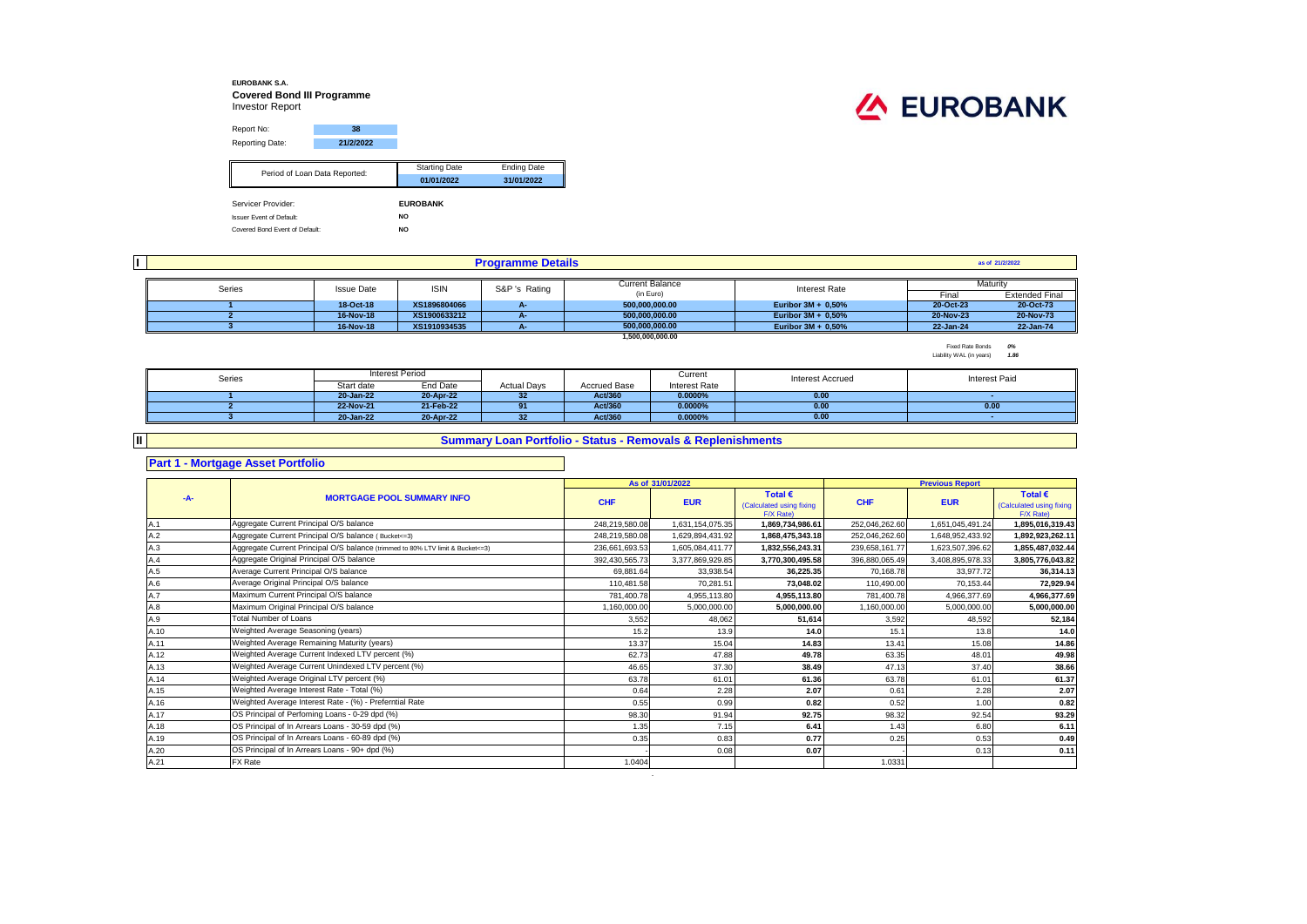|            | <b>Principal Receipts For Performing</b><br>Or Delinquent / In Arrears Loans | As of 31/01/2022   |               |                    |               |                                            |               |  |
|------------|------------------------------------------------------------------------------|--------------------|---------------|--------------------|---------------|--------------------------------------------|---------------|--|
|            |                                                                              | CHI                |               | <b>EUR</b>         |               | Total € (Calculated using fixing F/X Rate) |               |  |
|            |                                                                              | <b>No Of Loans</b> | <b>Amount</b> | <b>No Of Loans</b> | <b>Amount</b> | <b>No Of Loans</b>                         | <b>Amount</b> |  |
| <b>B.1</b> | Scheduled And Paid Repayments                                                | 5,695              | 2.209.181.96  | 57.512             | 11.457.847.56 | 63.207                                     | 13.222.107.33 |  |
| <b>B.2</b> | <b>Partial Prepayments</b>                                                   |                    | 111.678.70    | 1161               | 1.358.105.84  | 124                                        | 1.417.047.64  |  |
| <b>B.3</b> | <b>Whole Prepayments</b>                                                     |                    | 859.893.05    | 138                | 2.193.451.24  | 152                                        | 2.968.169.91  |  |
| <b>B.4</b> | Total Principal Receipts (B1+B2+B3)                                          |                    | 3.180.753.71  |                    | 15.009.404.64 |                                            | 17.607.324.87 |  |

|     | Non-Principal Receipts For Performing<br>Or Delinquent / In Arrears Loans | As of 31/01/2022   |               |                    |               |                                            |               |  |
|-----|---------------------------------------------------------------------------|--------------------|---------------|--------------------|---------------|--------------------------------------------|---------------|--|
|     |                                                                           | CHI                |               | <b>EUR</b>         |               | Total € (Calculated using fixing F/X Rate) |               |  |
|     |                                                                           | <b>No Of Loans</b> | <b>Amount</b> | <b>No Of Loans</b> | <b>Amount</b> | <b>No Of Loans</b>                         | <b>Amount</b> |  |
| C.1 | Interest From Installments                                                | 4.174              | 139.475.92    | 49.890             | 2.944.550.34  | 54.064                                     | 3.078.610.24  |  |
| C.2 | Interest From Overdues                                                    | 1.452              | 931.45        | 12.219             | 8.327.16      | 13.671                                     | 9.222.44      |  |
| C.3 | Total Interest Receipts (C1+C2)                                           |                    | 140.407.37    |                    | 2.952.877.50  | 67.735                                     | 3.087.832.68  |  |
| C.4 | Levy 128 To Be Paid To Servicer (in case of an Event)                     |                    |               |                    |               |                                            |               |  |

# **Part 2 - Portfolio Status**

|      |                                               | As of 31/01/2022   |                |                    |                  |                                                     |                  |  |  |
|------|-----------------------------------------------|--------------------|----------------|--------------------|------------------|-----------------------------------------------------|------------------|--|--|
| -A-  | <b>Portfolio Status</b>                       | <b>CHF</b>         |                | <b>EUR</b>         |                  | Total $\epsilon$ (Calculated using fixing F/X Rate) |                  |  |  |
|      |                                               | <b>No Of Loans</b> | <b>Amount</b>  | <b>No Of Loans</b> | <b>Amount</b>    | <b>No Of Loans</b>                                  | Amount           |  |  |
| IA.1 | Performing Loans                              | 3,497              | 244,011,559.31 | 42,889             | 1,499,730,593.48 | 46,386                                              | 1,734,266,886.55 |  |  |
| A.2  | Delinquent/In Arrears Loans 30 Day To 89 Days | 55 I               | 4.208.020.77   | 5.127              | 130.163.838.44   | 5.182                                               | 134.208.456.63   |  |  |
| A.3  | Totals (A1+ A2)                               | 3.552              | 248.219.580.08 | 48.016             | 1.629.894.431.92 | 51.568                                              | 1.868.475.343.18 |  |  |
| A.4  | In Arrears Loans 90 Days To 360 Days          |                    | 0.00           | 46                 | 1.259.643.43     |                                                     | 1,259,643.43     |  |  |
| A.5  | Denounced Loans                               |                    | 0.00           |                    | 0.00             |                                                     | 0.00             |  |  |
| A.6  | Totals (A4+ A5)                               |                    | 0.00           | 46                 | 1.259.643.43     |                                                     | 1.259.643.43     |  |  |

|            | Breakdown of In Arrears Loans Number Of Days Past Due | As of 31/01/2022   |               |                    |                |                                                     |                |  |
|------------|-------------------------------------------------------|--------------------|---------------|--------------------|----------------|-----------------------------------------------------|----------------|--|
|            |                                                       | <b>CHF</b>         |               | <b>EUR</b>         |                | Total $\epsilon$ (Calculated using fixing F/X Rate) |                |  |
|            |                                                       | <b>No Of Loans</b> | <b>Amount</b> | <b>No Of Loans</b> | <b>Amount</b>  | <b>No Of Loans</b>                                  | <b>Amount</b>  |  |
| <b>B.1</b> | 30 Days < Installment <= 59 Days                      |                    | 3.345.733.79  | 4.686              | 116.578.552.65 | 4.726                                               | 119,794,367.52 |  |
| <b>B.2</b> | 60 Days < Installment <= 89 Days                      |                    | 862.286.98    | 441                | 13.585.285.79  | 456                                                 | 14.414.089.12  |  |
| <b>B.3</b> | Total (B1+B2=A4)                                      | 55 I               | 4.208.020.77  | 5.127              | 130.163.838.44 | 5.182                                               | 134.208.456.63 |  |
| B.4        | 90 Days < Installment <= 119 Days                     |                    | 0.00          |                    | 983.831.88     |                                                     | 983,831.88     |  |
| <b>B.5</b> | 120 Days < Installment <= 360 Days                    |                    | 0.00          |                    | 275.811.55     |                                                     | 275,811.55     |  |
| <b>B.6</b> | Total (B4+B5=A4)                                      |                    | 0.00          | 46                 | 1.259.643.43   |                                                     | 1.259.643.43   |  |

# **Part 3 - Replenishment Loans - Removed Loans**

|    |                                       |                                  | As of 31/01/2022           |                      |                            |                                              |                            |                      |  |
|----|---------------------------------------|----------------------------------|----------------------------|----------------------|----------------------------|----------------------------------------------|----------------------------|----------------------|--|
|    | <b>Loan Amounts During The Period</b> |                                  |                            | <b>EUR</b>           |                            | Total € (Calculated using fixing $F/X$ Rate) |                            |                      |  |
|    |                                       |                                  | <b>Replenishment Loans</b> | <b>Removed Loans</b> | <b>Replenishment Loans</b> | <b>Removed Loans</b>                         | <b>Replenishment Loans</b> | <b>Removed Loans</b> |  |
|    |                                       | <b>Total Outstanding Balance</b> | 0.00                       | 816.861.81           | 0.00                       | 4.884.256.92                                 | 0.00                       | 5,669,398.99         |  |
| A. |                                       | Number of Loans                  |                            |                      |                            | 366                                          |                            | 385                  |  |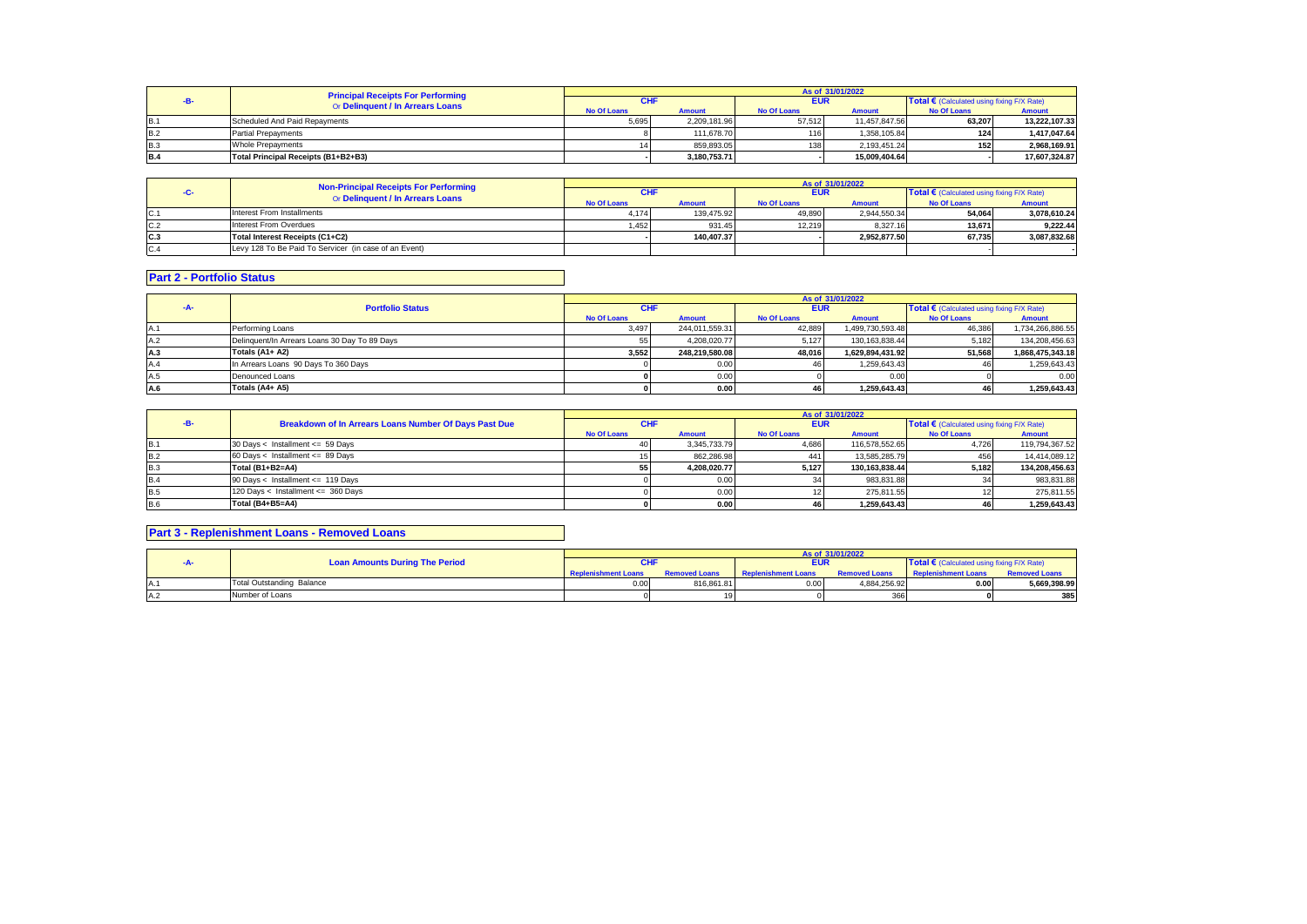| IШ | <b>Statutory Tests</b>                                                                                |                     | as of 31/1/2022 |
|----|-------------------------------------------------------------------------------------------------------|---------------------|-----------------|
|    | Outstanding Bonds Principal                                                                           | 1,500,000,000.00    |                 |
|    | Outstanding Accrued Interest on Bonds <sup>1</sup>                                                    | 0.00                |                 |
|    | <b>Total Bonds Amount</b>                                                                             | 1,500,000,000.00    |                 |
|    | Current Outstanding Balance of Loans                                                                  | 1,869,734,986.61    |                 |
|    | A. Adjusted Outstanding Principal of Loans <sup>2</sup>                                               | 1,832,556,243.31    |                 |
|    | B. Accrued Interest on Loans                                                                          | 4,207,234.17        |                 |
|    | C. Outstanding Principal & accrued Interest of Marketable Assets                                      | 0.00                |                 |
|    | D. Aggregate Amount standing to the Credit of Trans. Account - excl. Commingling Res.                 | 0.00                |                 |
|    | Z. WAV CB maturity x OS principal amount x Neg. Carry Factor                                          | 13,930,555.56       |                 |
|    | Nominal Value (A+B+C+D-Z)                                                                             | 1,822,832,921.92    |                 |
|    | Bonds / Nominal Value Assets Percentage                                                               | 1,734,104,046.24    |                 |
|    | <b>Nominal Value Test Result</b>                                                                      |                     | Pass            |
|    | <b>Net Present Value Test</b>                                                                         |                     | Pass            |
|    | Net Present Value                                                                                     | 2, 130, 975, 282.74 |                 |
|    | Net Present Value of Liabilities                                                                      | 1,514,896,836.15    |                 |
|    | Parallel shift +200bps of current interest rate curve                                                 |                     | Pass            |
|    | Net Present Value                                                                                     | 2,095,832,225.45    |                 |
|    | Net Present Value of Liabilities                                                                      | 1,509,953,826.64    |                 |
|    | Parallel shift -200bps of current interest rate curve                                                 |                     | Pass            |
|    | Net Present Value                                                                                     | 2,212,922,966.43    |                 |
|    | Net Present Value of Liabilities                                                                      | 1,561,806,366.36    |                 |
|    | <b>Interest Rate Coverage Test</b>                                                                    |                     | Pass            |
|    | Interest expected to be received in respect of assets comprised in the Cover Pool during the 1st year | 31,915,380.99       |                 |
|    | Interest due on all series of covered bonds during 1st year                                           | 969,783.52          |                 |
|    | <b>Parameters</b>                                                                                     |                     |                 |
|    | LTV Cap                                                                                               | 80.00%              |                 |
|    | Asset Percentage                                                                                      | 86.5%               |                 |
|    | Negative carry Margin                                                                                 | 0.50%               |                 |
|    | <b>Reserve Ledger</b>                                                                                 |                     |                 |
|    | Opening Balance                                                                                       | 284,008.18          |                 |
|    | Required Reserve Amount                                                                               | 2,182,439.86        |                 |
|    | Amount credited to the account (payment to BoNY)                                                      | 1,898,431.68        |                 |
|    | Available (Outstanding) Reserve Amount t                                                              | 2.182.439.86        |                 |

<sup>1</sup> Outstanding Accrued Interest on Bonds as at end date of reporting period<br><sup>2</sup> The adjusted Outstanding Principal of Loans is the current Principle Balance adjusted to a maximum of the LTV cap of the indexed property val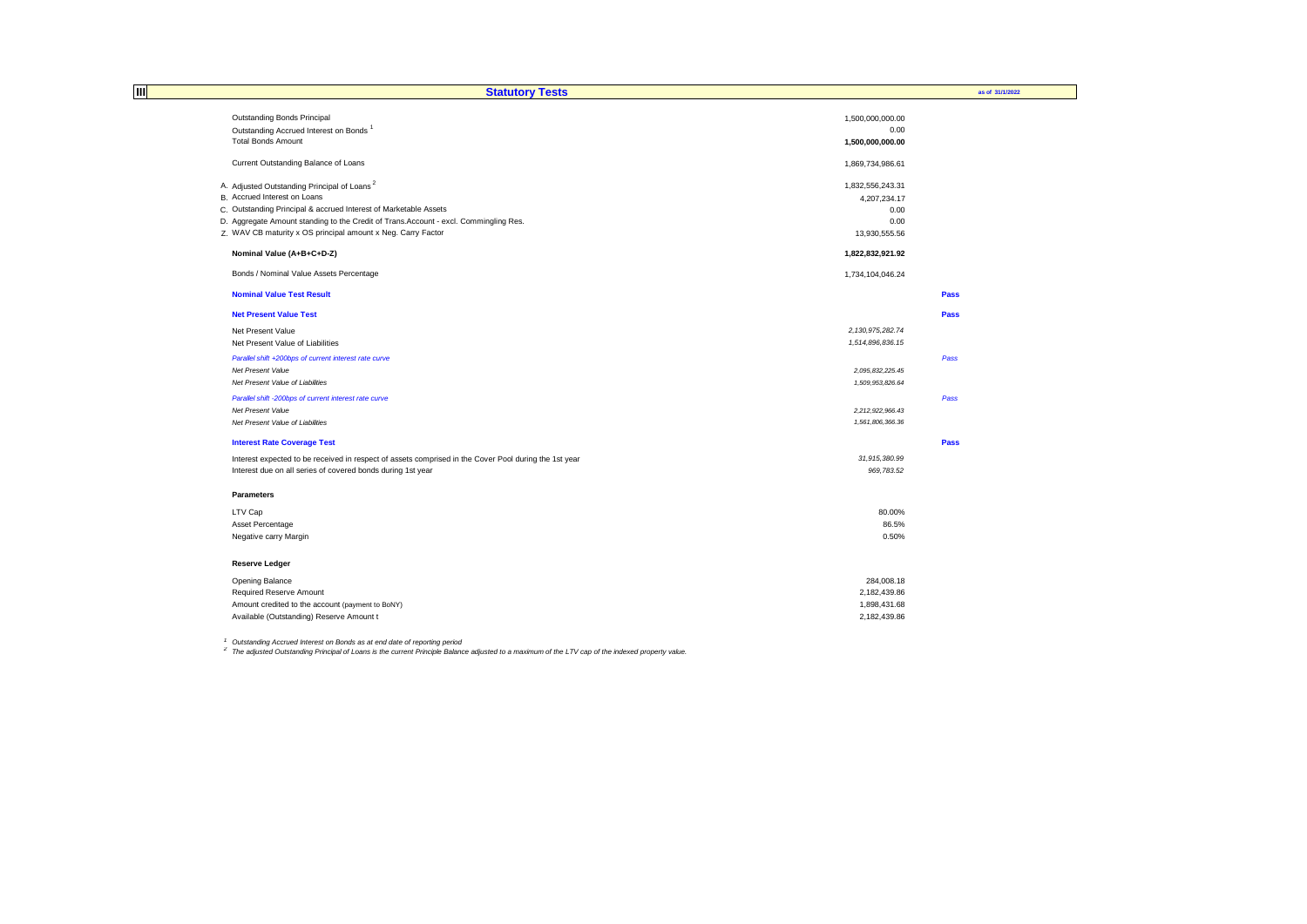**IV**

|                                           |                       | <b>Portfolio Stratifications</b> |                                        |                                     |
|-------------------------------------------|-----------------------|----------------------------------|----------------------------------------|-------------------------------------|
| <b>LOAN CURRENCY</b>                      |                       |                                  |                                        |                                     |
|                                           | Num of Loans          | % of loans                       | OS_Principal (in Euro)                 | % of OS Principal                   |
| CHF                                       | 3,552                 | 6.88%                            | 238,580,911.26                         | 12.76%                              |
| <b>EUR</b><br><b>Grand Total</b>          | 48,062                | 93.12%                           | 1,631,154,075.35                       | 87.24%                              |
|                                           | 51,614                | 100.00%                          | 1,869,734,986.61                       | 100.00%                             |
| <b>ORIGINAL LOAN AMOUNT</b>               |                       |                                  |                                        |                                     |
|                                           | Num of Loans          | % of loans                       | Principal                              | % of Principal                      |
| $0 - 37.500$<br>37.501 - 75.000           | 13,927<br>19,437      | 26.98%<br>37.66%                 | 333, 104, 536.63<br>1,102,644,030.47   | 8.83%<br>29.25%                     |
| 75.001 - 100.000                          | 8,092                 | 15.68%                           | 720,825,229.50                         | 19.12%                              |
| 100.001 - 150.000                         | 6,829                 | 13.23%                           | 844,071,417.09                         | 22.39%                              |
| 150.001 - 250.000                         | 2,608                 | 5.05%                            | 492,580,254.89                         | 13.06%                              |
| 250.001 - 500.000<br>$500.001 +$          | 631<br>90             | 1.22%<br>0.17%                   | 205,573,489.09<br>71,501,537.91        | 5.45%<br>1.90%                      |
| <b>Grand Total</b>                        | 51,614                | 100.00%                          | 3,770,300,495.58                       | 100.00%                             |
|                                           |                       |                                  |                                        |                                     |
| <b>OUTSTANDING LOAN AMOUNT</b>            | Num of Loans          | $\sqrt%$ of loans                | Principal Euro Equiv.                  | % of Principal Euro Equiv.          |
| 0 - 37.500                                | 33,926                | 65.73%                           | 582,641,255.71                         | 31.16%                              |
| 37.501 - 75.000                           | 12,221                | 23.68%                           | 642,507,910.03                         | 34.36%                              |
| 75.001 - 100.000<br>100.001 - 150.000     | 2,828<br>1,825        | 5.48%<br>3.54%                   | 242,769,933.67<br>217,672,176.30       | 12.98%<br>11.64%                    |
| 150.001 - 250.000                         | 650                   | 1.26%                            | 119,574,554.06                         | 6.40%                               |
| 250.001 - 500.000                         | 140                   | 0.27%                            | 45,266,604.10                          | 2.42%                               |
| $500.001 +$                               | 24                    | 0.05%                            | 19,302,552.75                          | 1.03%                               |
| <b>Grand Total</b>                        | 51,614                | 100.00%                          | 1,869,734,986.61                       | 100.00%                             |
| <b>ORIGINATION DATE</b>                   |                       |                                  |                                        |                                     |
|                                           | Num of Loans          | % of loans                       | Principal Euro Equiv.                  | % of Principal Euro Equiv.          |
| 1990-2004<br>2005                         | 13.852<br>5,103       | 26.84%<br>9.89%                  | 336,482,622.56<br>221.710.793.52       | 18.00%<br>11.86%                    |
| 2006                                      | 7,389                 | 14.32%                           | 332,565,210.69                         | 17.79%                              |
| 2007                                      | 7,541                 | 14.61%                           | 269,441,508.07                         | 14.41%                              |
| 2008                                      | 4,691                 | 9.09%                            | 164,005,557.12                         | 8.77%                               |
| 2009<br>2010                              | 2,864<br>2,655        | 5.55%<br>5.14%                   | 107,834,141.95<br>108,801,861.10       | 5.77%<br>5.82%                      |
| 2011                                      | 1,605                 | 3.11%                            | 57,594,644.86                          | 3.08%                               |
| 2012                                      | 1,372                 | 2.66%                            | 45,772,702.74                          | 2.45%                               |
| 2013<br>2014                              | 1,023<br>387          | 1.98%<br>0.75%                   | 33, 151, 385. 45<br>12,249,546.14      | 1.77%<br>0.66%                      |
| 2015                                      | 214                   | 0.41%                            | 8,606,605.19                           | 0.46%                               |
| 2016                                      | 249                   | 0.48%                            | 12,869,164.82                          | 0.69%                               |
| 2017                                      | 484                   | 0.94%                            | 25,317,569.81                          | 1.35%                               |
| 2018<br>2019                              | 751<br>372            | 1.46%<br>0.72%                   | 39,510,776.21<br>19,866,143.57         | 2.11%<br>1.06%                      |
| 2020                                      | 163                   | 0.32%                            | 10,372,890.17                          | 0.55%                               |
| 2021                                      | 899                   | 1.74%                            | 63,581,862.65                          | 3.40%                               |
| <b>Grand Total</b>                        | 51,614                | 100.00%                          | 1,869,734,986.61                       | 100.00%                             |
| <b>MATURITY DATE</b>                      |                       |                                  |                                        |                                     |
|                                           | Num of Loans          | % of loans                       | Principal Euro Equiv.                  | % of Principal Euro Equiv.          |
| 2021 - 2025<br>2026 - 2030                | 9,551                 | 18.50%                           | 99,208,328.89                          | 5.31%                               |
| 2031 - 2035                               | 15,076<br>10,679      | 29.21%<br>20.69%                 | 365, 302, 234. 22<br>431,615,893.79    | 19.54%<br>23.08%                    |
| 2036 - 2040                               | 7,835                 | 15.18%                           | 419,363,920.74                         | 22.43%                              |
| 2041 - 2045                               | 3,769                 | 7.30%                            | 233,456,990.45                         | 12.49%                              |
| $2046 +$<br><b>Grand Total</b>            | 4,704<br>51,614       | 9.11%<br>100.00%                 | 320,787,618.53<br>1,869,734,986.61     | 17.16%<br>100.00%                   |
|                                           |                       |                                  |                                        |                                     |
| <b>REMAIN. TIME TO MATURITY</b>           |                       |                                  |                                        |                                     |
| $0 - 40$ months                           | Num of Loans<br>7,793 | % of loans<br>15.10%             | Principal Euro Equiv.<br>71.768.852.23 | % of Principal Euro Equiv.<br>3.84% |
| 40.01 - 60 months                         | 4,954                 | 9.60%                            | 83,207,938.17                          | 4.45%                               |
| 60.01 - 90 months                         | 6,007                 | 11.64%                           | 134,807,045.86                         | 7.21%                               |
| 90.01 - 120 months<br>120.01 - 150 months | 8,657<br>5,027        | 16.77%<br>9.74%                  | 276,268,805.92                         | 14.78%<br>10.30%                    |
| 150.01 - 180 months                       | 5,286                 | 10.24%                           | 192,625,301.14<br>261,374,327.52       | 13.98%                              |
| over 180 months                           | 13,890                | 26.91%                           | 849.682.715.77                         | 45.44%                              |
| <b>Grand Total</b>                        | 51,614                | 100.00%                          | 1,869,734,986.61                       | 100.00%                             |
| <b>INTEREST RATE</b>                      |                       |                                  |                                        |                                     |
|                                           | Num of Loans          | % of loans                       | Principal Euro Equiv.                  | % of Principal Euro Equiv.          |
| $0.00\% - 1.00\%$                         | 4,836                 | 9.37%                            | 302,896,260.70                         | 16.20%                              |
| 1.01% - 2.00%<br>2.01% - 3.00%            | 27,654<br>2,992       | 53.58%<br>5.80%                  | 1,019,900,391.30<br>92,223,686.21      | 54.55%<br>4.93%                     |
| 3.01% - 4.00%                             | 3,355                 | 6.50%                            | 171,966,227.44                         | 9.20%                               |
| 4.01% - 5.00%                             | 9,538                 | 18.48%                           | 224, 189, 188.02                       | 11.99%                              |
| 5.01% - 6.00%                             | 835                   | 1.62%                            | 18,248,054.89                          | 0.98%                               |
| $6.01\% - 7.00\%$<br>$7.01% +$            | 1,229<br>1,175        | 2.38%<br>2.28%                   | 21,895,679.56<br>18,415,498.50         | 1.17%<br>0.98%                      |
| <b>Grand Total</b>                        | 51,614                | 100.00%                          | 1,869,734,986.61                       | 100.00%                             |
|                                           |                       |                                  |                                        |                                     |
| <b>CURRENT LTV Indexed</b>                | Num of Loans          | % of loans                       | Principal Euro Equiv                   | % of Principal Euro Equiv.          |
| $0.00\% - 20.00\%$                        | 16,106                | 31.20%                           | 218,221,422.72                         | 11.67%                              |
| 20.01% - 30.00%                           | 8,129                 | 15.75%                           | 225,361,550.08                         | 12.05%                              |
| 30.01% - 40.00%                           | 7,066                 | 13.69%                           | 267,051,709.56                         | 14.28%                              |
| 40.01% - 50.00%<br>50.01% - 60.00%        | 6,263<br>4,992        | 12.13%<br>9.67%                  | 291,885,687.26<br>269,097,157.59       | 15.61%<br>14.39%                    |
| 60.01% - 70.00%                           | 3,658                 | 7.09%                            | 226,947,020.86                         | 12.14%                              |
| 70.01% - 80.00%                           | 2,512                 | 4.87%                            | 160,730,662.43                         | 8.60%                               |
| 80.01% - 90.00%                           | 1,544                 | 2.99%                            | 107,596,001.07                         | 5.75%                               |
|                                           |                       |                                  |                                        |                                     |
| 90.01% - 100.00%<br>$100.00\% +$          | 827<br>517            | 1.60%<br>1.00%                   | 60,369,028.79<br>42,474,746.26         | 3.23%<br>2.27%                      |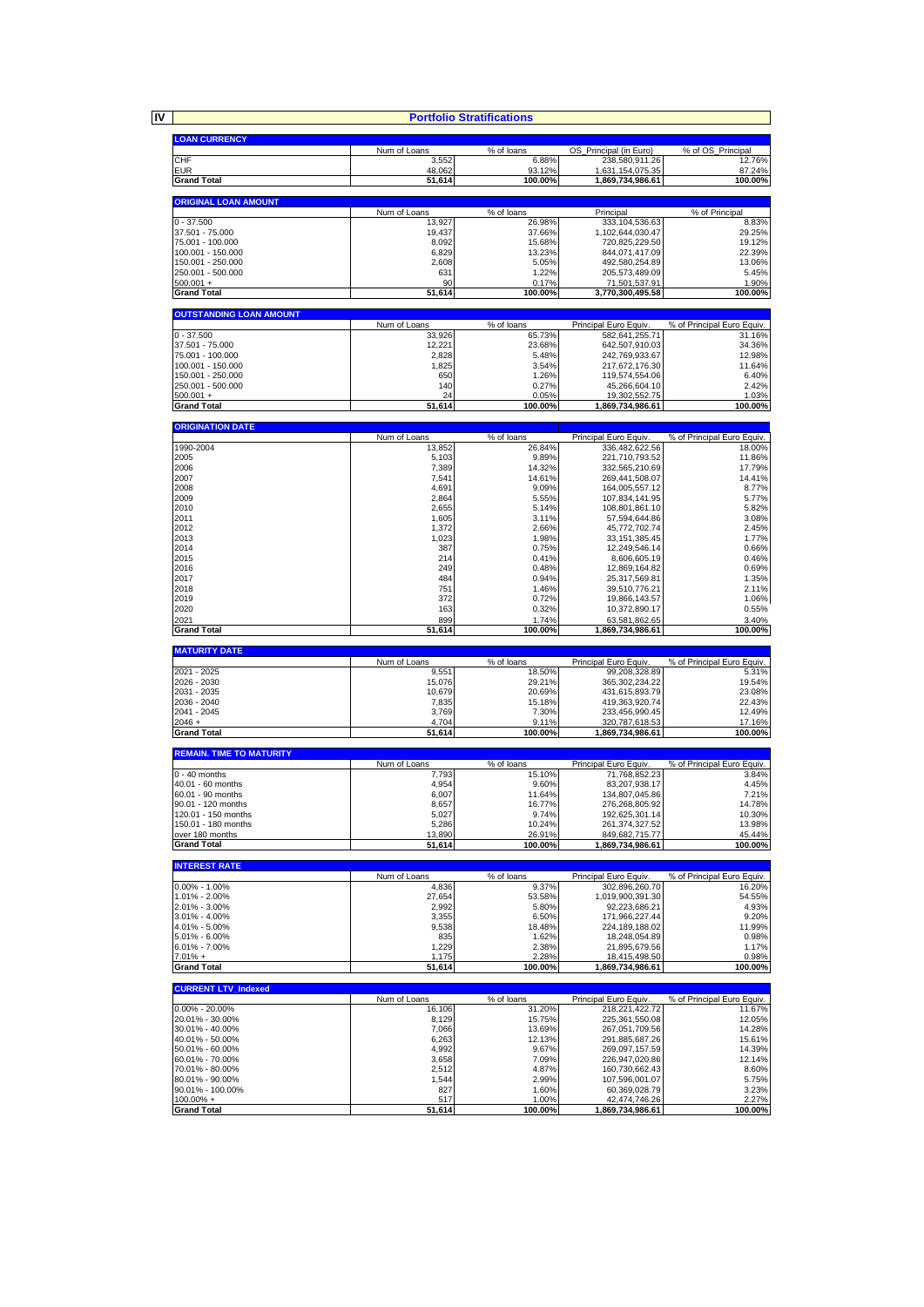| <b>CURRENT LTV_Unindexed</b>                                    |                     |                     |                                        |                                     |
|-----------------------------------------------------------------|---------------------|---------------------|----------------------------------------|-------------------------------------|
|                                                                 | Num of Loans        | % of loans          | Principal Euro Equiv.                  | % of Principal Euro Equiv.          |
| $0.00\% - 20.00\%$                                              | 19,165              | 37.13%              | 312,759,314.13                         | 16.73%                              |
| 20.01% - 30.00%                                                 | 10,300              | 19.96%              | 343,457,894.60                         | 18.37%                              |
| 30.01% - 40.00%<br>40.01% - 50.00%                              | 9,155<br>6,157      | 17.74%<br>11.93%    | 402,837,238.73<br>335, 369, 715.29     | 21.55%<br>17.94%                    |
| 50.01% - 60.00%                                                 | 3,983               | 7.72%               | 254,042,088.56                         | 13.59%                              |
| 60.01% - 70.00%                                                 | 2,024               | 3.92%               | 147,505,901.25                         | 7.89%                               |
| 70.01% - 80.00%                                                 | 659                 | 1.28%               | 53,319,529.72                          | 2.85%                               |
| 80.01% - 90.00%                                                 | 112                 | 0.22%               | 11,484,323.15                          | 0.61%                               |
| 90.01% - 100.00%                                                | 38                  | 0.07%               | 6,120,495.65                           | 0.33%                               |
| $100.00\% +$<br><b>Grand Total</b>                              | 21<br>51,614        | 0.04%<br>100.00%    | 2,838,485.54<br>1,869,734,986.61       | 0.15%<br>100.00%                    |
|                                                                 |                     |                     |                                        |                                     |
| <b>ORIGINAL LTV</b>                                             |                     |                     |                                        |                                     |
|                                                                 | Num of Loans        | % of loans          | Principal Euro Equiv.                  | % of Principal Euro Equiv.          |
| $0.00\% - 20.00\%$                                              | 3,438               | 6.66%               | 52,658,243.46                          | 2.82%                               |
| 20.01% - 30.00%<br>30.01% - 40.00%                              | 4,679<br>6,421      | 9.07%<br>12.44%     | 104,790,798.46<br>172,338,640.43       | 5.60%<br>9.22%                      |
| 40.01% - 50.00%                                                 | 7,907               | 15.32%              | 254,833,676.88                         | 13.63%                              |
| 50.01% - 60.00%                                                 | 8,375               | 16.23%              | 314,313,133.85                         | 16.81%                              |
| 60.01% - 70.00%                                                 | 7,509               | 14.55%              | 319,651,644.94                         | 17.10%                              |
| 70.01% - 80.00%                                                 | 7,249               | 14.04%              | 331,231,959.53                         | 17.72%                              |
| 80.01% - 90.00%                                                 | 3,605               | 6.98%               | 173,392,619.49                         | 9.27%                               |
| 90.01% - 100.00%<br>$100.00\%$ +                                | 2,108<br>323        | 4.08%               | 128,682,576.50                         | 6.88%<br>0.95%                      |
| <b>Grand Total</b>                                              | 51,614              | 0.63%<br>100.00%    | 17,841,693.09<br>1,869,734,986.61      | 100.00%                             |
|                                                                 |                     |                     |                                        |                                     |
| <b>LOCATION OF PROPERTY</b>                                     |                     |                     |                                        |                                     |
|                                                                 | Num of Loans        | % of loans          | Principal Euro Equiv                   | % of Principal Euro Equiv.          |
| Attica                                                          | 20,717              | 40.14%              | 896,363,358.33                         | 47.94%                              |
| Thessaloniki<br>Macedonia                                       | 7,539<br>6,063      | 14.61%<br>11.75%    | 247,778,730.43<br>163,849,013.42       | 13.25%<br>8.76%                     |
| Peloponnese                                                     | 3,834               | 7.43%               | 124,425,945.98                         | 6.65%                               |
| Thessaly                                                        | 3,674               | 7.12%               | 102,339,178.83                         | 5.47%                               |
| Sterea Ellada                                                   | 2,805               | 5.43%               | 83,250,323.89                          | 4.45%                               |
| Creta Island                                                    | 2,093               | 4.06%               | 77,033,594.93                          | 4.12%                               |
| Ionian Islands                                                  | 819                 | 1.59%               | 31,532,693.15                          | 1.69%                               |
| Thrace                                                          | 1,335               | 2.59%               | 39,677,038.16                          | 2.12%                               |
| Epirus<br>Aegean Islands                                        | 1,563<br>1,172      | 3.03%<br>2.27%      | 47,271,109.31<br>56,214,000.17         | 2.53%<br>3.01%                      |
| <b>Grand Total</b>                                              | 51,614              | 100.00%             | 1,869,734,986.61                       | 100.00%                             |
|                                                                 |                     |                     |                                        |                                     |
| <b>SEASONING</b>                                                |                     |                     |                                        |                                     |
| $0 - 12$ months                                                 | Num of Loans<br>548 | % of loans<br>1.06% | Principal Euro Equiv.<br>38,065,430.50 | % of Principal Euro Equiv.<br>2.04% |
| 12 - 24 months                                                  | 493                 |                     | 34,769,119.90                          | 1.86%                               |
|                                                                 |                     |                     |                                        |                                     |
| 24 - 36 months                                                  | 350                 | 0.96%<br>0.68%      | 18,504,591.65                          | 0.99%                               |
| 36 - 60 months                                                  | 1,231               | 2.39%               | 65,079,570.84                          | 3.48%                               |
| 60 - 96 months                                                  | 808                 | 1.57%               | 32,697,583.89                          | 1.75%                               |
| over 96 months                                                  | 48,184              | 93.35%              | 1,680,618,689.83                       | 89.89%                              |
| <b>Grand Total</b>                                              | 51,614              | 100.00%             | 1,869,734,986.61                       | 100.00%                             |
| <b>LEGAL LOAN TERM</b>                                          |                     |                     |                                        |                                     |
|                                                                 | Num of Loans        | % of loans          | Principal Euro Equiv                   | % of Principal Euro Equiv.          |
| $0 - 5$ years                                                   | 11                  | 0.02%               | 128,001.22                             | 0.01%                               |
| 5 - 10 years                                                    | 455                 | 0.88%               | 6,698,536.31                           | 0.36%                               |
| 10 - 15 years                                                   | 6,396<br>9,266      | 12.39%              | 81,655,283.55<br>212,690,629.56        | 4.37%                               |
| 15 - 20 years<br>20 - 25 years                                  | 9,985               | 17.95%<br>19.35%    | 373,413,531.33                         | 11.38%<br>19.97%                    |
| 25 - 30 years                                                   | 16,848              | 32.64%              | 674,543,182.77                         | 36.08%                              |
| 30 - 35 years                                                   | 3,752               | 7.27%               | 214,535,929.67                         | 11.47%                              |
| $35$ years $+$                                                  | 4,901               | 9.50%               | 306,069,892.20                         | 16.37%                              |
| <b>Grand Total</b>                                              | 51,614              | 100.00%             | 1,869,734,986.61                       | 100.00%                             |
| <b>REAL ESTATE TYPE</b>                                         |                     |                     |                                        |                                     |
|                                                                 | Num of Loans        | % of loans          | Principal Euro Equiv                   | % of Principal Euro Equiv.          |
| Flats                                                           | 40,184              | 77.85%              | 1,372,762,625.23                       | 73.42%                              |
| Houses                                                          | 11,430              | 22.15%              | 496,972,361.39                         | 26.58%                              |
| <b>Grand Total</b>                                              | 51,614              | 100.00%             | 1,869,734,986.61                       | 100.00%                             |
| <b>LOAN PURPOSE</b>                                             |                     |                     |                                        |                                     |
|                                                                 | Num of Loans        | % of loans          | Principal Euro Equiv.                  | % of Principal Euro Equiv.          |
| Construction                                                    | 11,179              | 21.66%              | 409,591,850.64                         | 21.91%                              |
| Purchase                                                        | 27,847              | 53.95%              | 1,073,219,495.84                       | 57.40%                              |
| Repair                                                          | 9,611               | 18.62%              | 300,732,080.52                         | 16.08%                              |
| Construction (re-mortgage)<br>Purchase (re-mortgage)            | 104<br>587          | 0.20%<br>1.14%      | 6,273,393.40<br>27,700,474.74          | 0.34%<br>1.48%                      |
| Repair (re-mortgage)                                            | 299                 | 0.58%               | 12,514,428.97                          | 0.67%                               |
| <b>Equity Release</b>                                           | 1,987               | 3.85%               | 39,703,262.50                          | 2.12%                               |
| <b>Grand Total</b>                                              | 51,614              | 100.00%             | 1,869,734,986.61                       | 100.00%                             |
| <b>INTEREST PAYMENT FREQUENCY</b>                               |                     |                     |                                        |                                     |
|                                                                 | Num of Loans        | % of loans          | Principal Euro Equiv.                  | % of Principal Euro Equiv.          |
| FA                                                              | 51,450              | 99.68%              | 1,854,825,580.54                       | 99.20%                              |
| Balloon                                                         | 164                 | 0.32%               | 14,909,406.08                          | 0.80%                               |
| <b>Grand Total</b>                                              | 51,614              | 100.00%             | 1,869,734,986.61                       | 100.00%                             |
| <b>INTEREST RATE TYPE</b>                                       |                     |                     |                                        |                                     |
|                                                                 | Num of Loans        | % of loans          | Principal Euro Equiv.                  | % of Principal Euro Equiv.          |
| Floating                                                        | 50,278              | 97.41%              | 1,799,781,121.77                       | 96.26%                              |
| <b>Fixed Converting to Floating</b><br><b>Fixed to Maturity</b> | 1,129<br>207        | 2.19%<br>0.40%      | 68,391,546.72<br>1,562,318.12          | 3.66%<br>0.08%                      |

Fixed rate assets *3.74%* Assets' WAL (in years)